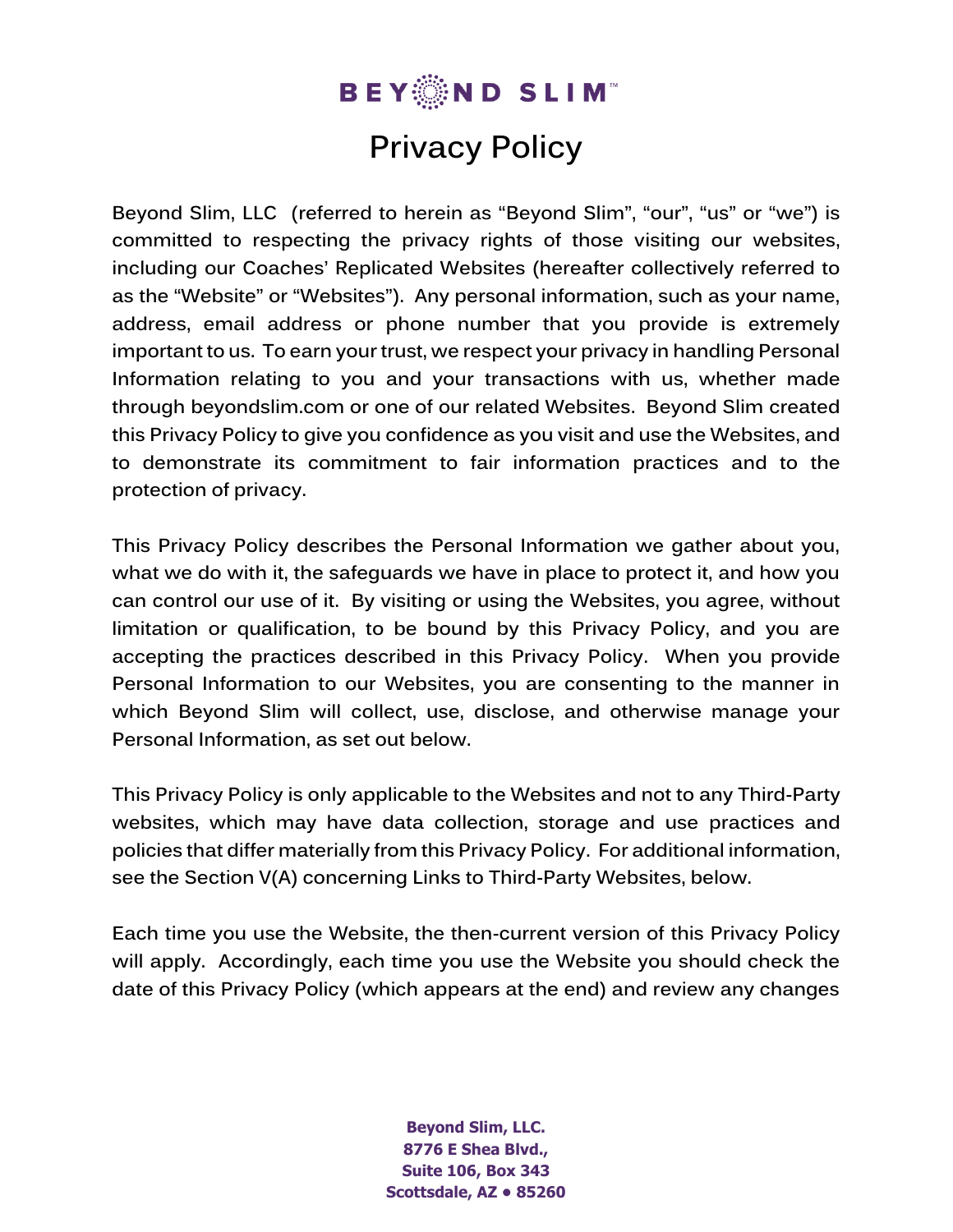**since the last time you visited the Website. For additional information, see the section concerning Updates and Changes to Privacy Policy, below.**

**BY USING THE WEBSITE, YOU REPRESENT AND WARRANT THAT YOU HAVE READ AND UNDERSTOOD, AND AGREE TO THE TERMS OF, THIS PRIVACY POLICY. IF YOU DO NOT UNDERSTAND OR DO NOT AGREE TO BE BOUND BY THIS PRIVACY POLICY, YOU MUST IMMEDIATELY LEAVE THE WEBSITE.**

## **I. WHO MAY USE THE WEBSITES**

**A. Children's Privacy.** Beyond Slim is committed to the safety of our children. The Websites are not intended or designed to attract users under the age of 18. Persons under the age of 18 may not enroll as Beyond Slim Coaches or register as Customers. Children under the age of 13 may not purchase products through any of our Websites. Beyond Slim does not solicit or knowingly collect personally identifiable information from children under the age of 13. If Beyond Slim obtains actual knowledge that it has collected personally identifiable information from a child under the age of 13, Beyond Slim will immediately delete such information from its database. Because Beyond Slim does not collect personally identifiable information from children under the age of 13, Beyond Slim has no such information to use or disclose to third parties. Beyond Slim has designed this Privacy Policy in order to comply with the Children's Online Privacy Protection Act.

**B. Users Outside of the United States.** The Websites are intended for users from the United States and those not governed by privacy policies of other countries. Users from the European Union are advised not to disclose Personal Information to Beyond Slim. Information sent to us will be housed on servers located in the state of California in the United States. Do not send us information unless you consent to the application of U.S. law and to the use and disclosure of your information consistent with this Privacy Policy.

## **II. INFORMATION COLLECTION**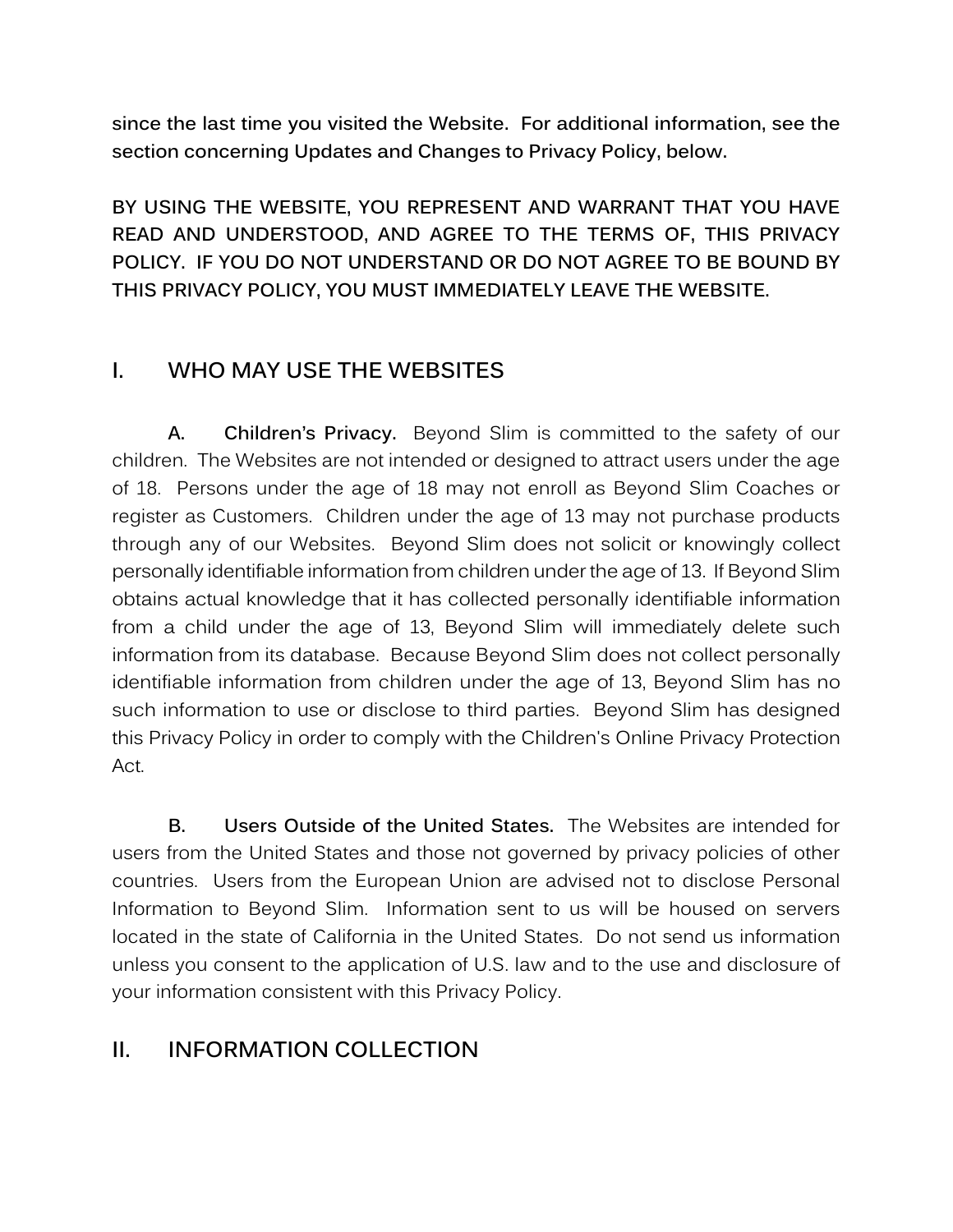Beyond Slim is the sole owner of the Website, including Replicated Websites. We collect information from Independent Coaches ("Coaches"), Customers and visitors to the websites at different points on the websites.

**A. Traffic Data.** Like most website operators, Beyond Slim automatically gathers information of the sort that browsers automatically make available, including: (i) IP addresses; (ii) domain servers; (iii) types of devices accessing the Website; and (iv) types of Web browsers accessing the Website (collectively "Traffic Data"). Traffic Data is anonymous information that does not personally identify you.

**B. Cookies.** A "Cookie" is a string of information that a website stores on a user's computer, and that the user's browser provides to the website each time the user submits a query to the website. The purpose of a Cookie is to identify the user as a unique user of the Website. Beyond Slim uses Cookies to customize your experience on the Website to your interests, to ensure that you do not see the same informational messages repeatedly, and to store your username so you do not have to re-enter it each time you visit the Website. For additional information on Beyond Slim's uses of Cookies, see the section concerning Information Use and Disclosure Practices/Traffic Data and Information Gathered Using Cookies, below. IF YOU DO NOT WISH TO HAVE COOKIES PLACED ON YOUR COMPUTER, YOU SHOULD SET YOUR BROWSERS TO REFUSE COOKIES BEFORE ACCESSING THE WEBSITE, WITH THE UNDERSTANDING THAT CERTAIN OF THE SERVICES AND CERTAIN FEATURES OF THE WEBSITE MAY NOT FUNCTION PROPERLY WITHOUT THE AID OF COOKIES. IF YOU REFUSE COOKIES, YOU ASSUME ALL RESPONSIBILITY FOR ANY RESULTING LOSS OF FUNCTIONALITY.

We may use JavaScript to record your usage behavior on our website in order to adapt our web services to the needs of our users. In doing so, we determine your browser type, location, time, and duration of your use, URL, page name, and the website that referred you to our page. You can stop us from recording this data by disabling JavaScript directly in your browser.

We also use the following tools: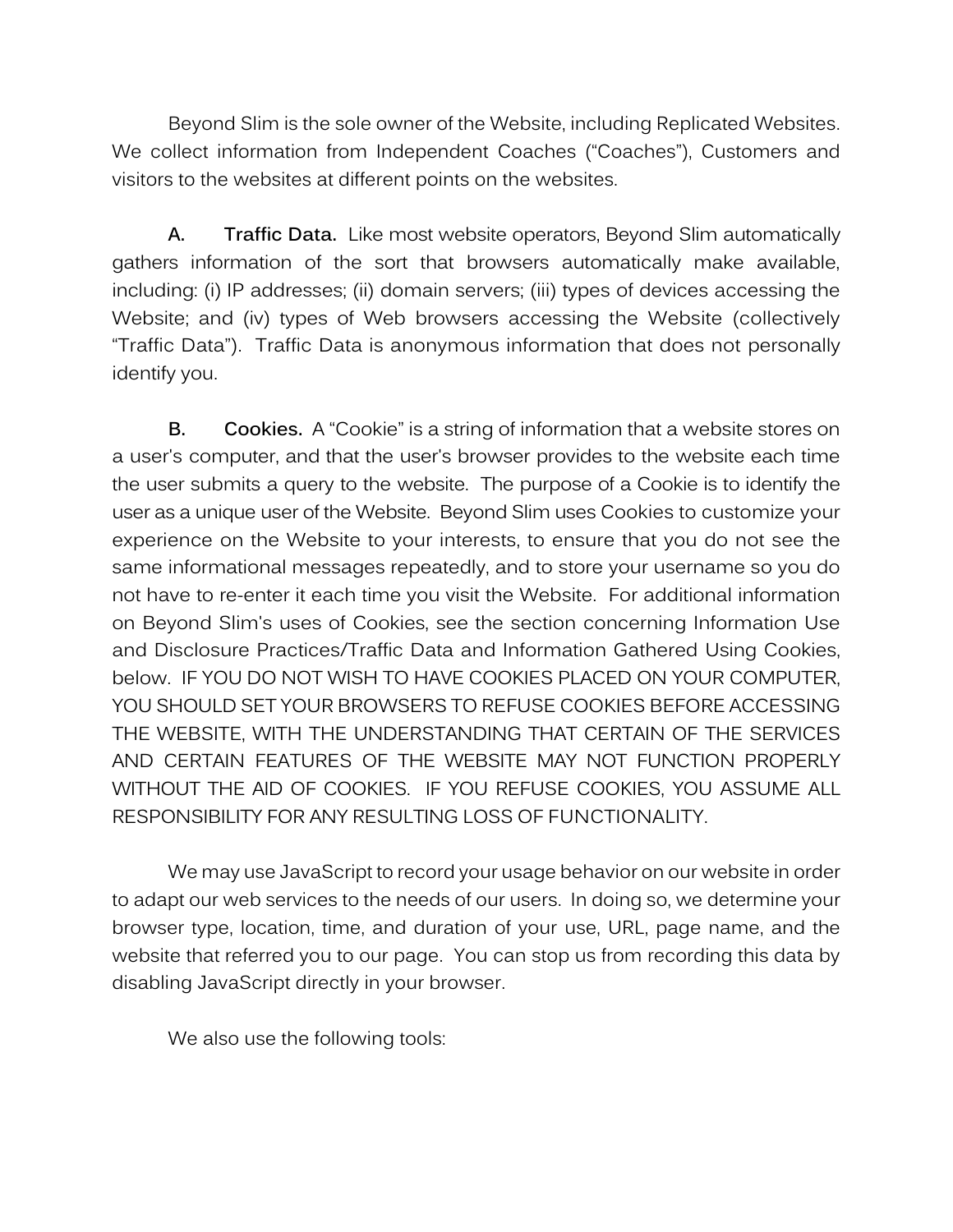- ❖ **Google Analytics -** This is a web analytics tool by Google LLC, 1600 Amphitheatre Parkway Mountain View, California 94043, United States, hereinafter referred to as "Google", to record your online activities on our site and to determine how many users are visiting us, what contents of our page are viewed, and how many times. The evaluation is done anonymously. Google Analytics cookies, including the Google Analytics tool "anonymous IP address" and usage data, are usually transmitted to a Google server in the United States and stored there. For further information, please refer to [https://support.google.com/analytics/answer/6004245?hl=en.](https://support.google.com/analytics/answer/6004245?hl=en) At [https://tools.google.com/dlpage/gaoptout?hl=en.%20](https://tools.google.com/dlpage/gaoptout?hl=de.%20) Google Analytics offers the option to opt out of data collection.
- ❖ **Matomo Open Analytics Platform -** This allows us to record your online activities on our site and determine how many users visit us on the Internet, which content of our site is viewed, and how often. The evaluation is done anonymously. The cookies are stored on your computer. For additional information, please refer to [https://matomo.org/faq/.](https://matomo.org/faq/)
- ❖ **Google AdWords** This is used to record website visits for advertising purposes (remarketing) in Google and in the Display Network. When you visit a website, your browser saves cookies that allow you to be recognized as a visitor when you visit websites that belong to Google's advertising network. On these pages, ads that relate to content that you previously viewed on other websites that use Google's remarketing function can be presented to you as a visitor. You can opt out of data collection by Google AdWords on the website <http://www.google.com/settings/ads>
- ❖ **Google AdWords conversion tracking** We use this to generate conversion statistics that measure the effectiveness of our online advertising campaigns. The conversion tracking cookie is set when a user clicks on an ad placed by Google. According to Google's privacy policy, no personal information is processed. If you do not wish to participate in tracking, you can opt out of this usage by disabling the Google conversion tracking cookie in the usage settings of your Internet browser.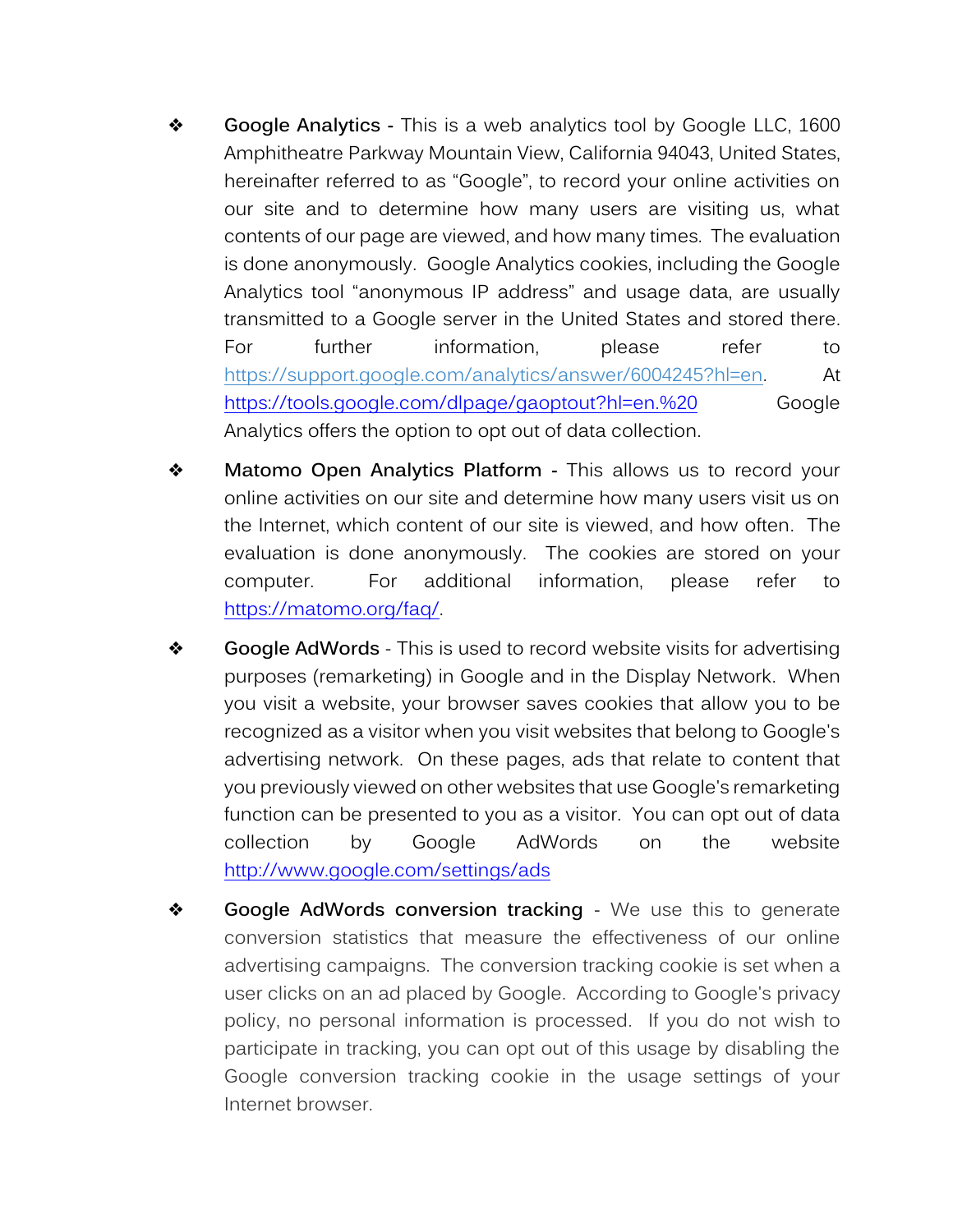❖ **Facebook Pixel** -- With your consent, we use the "Facebook Pixel" by Facebook LLC, 1601 South California Avenue, Palo Alto, California 94304, United States ("Facebook") on our website. This is a cookie (i.e., a small text file that is stored on your computer and can be accessed again later). With its help, actions of users can be tracked after they have seen or clicked on a Facebook ad. This allows us to track the effectiveness of Facebook ads for statistical and market research purposes. The data collected in this way is anonymous to us, in other words, it does not provide any information on the identity of the users. However, the data is stored and processed by Facebook, so that a connection to the respective user profile is possible and Facebook can use the data for its own advertising purposes, according to the Facebook Data Policy (https://www.facebook.com/about/privacy/). You can allow Facebook and its partners to display ads on and off Facebook. A cookie may also be stored on your computer for these purposes. By using the website, you agree to the use of the visitor action pixel.

**C. Personal Information.** Through your use of or visits to our websites, you may be required or requested to provide personally identifiable information (hereafter "Personal Information") to us. Personal Information is any piece of information which can potentially be used to uniquely identify, contact, or locate a single person. Such information includes, without limitation: (1) "Contact Data" (such as your name, membership number, title, gender, date of birth, mailing address, address coordinates (longitude and latitude), phone number(s), fax number, and e-mail address); (2) "Demographic Data" (such as your age, gender, profession, education level, relationship status, religious affiliation, country, state, city and likes and dislikes,); (3) "Financial Data" (such as your credit/debit card number and expiration date); and (4) "Shopping Preferences" (such as items purchased, purchase date, place of purchase, time of purchase, purchase amount, currency and shopping cart). For certain transactions, we may be required to collect information to comply with legal requirements. In each case, you will be asked to provide Personal Information; the Website will not gather it surreptitiously. Beyond Slim may supplement the Personal Information you provide with additional personal information gathered from public sources or from third-parties (e.g., consumer reporting agencies) who may lawfully provide such information to Beyond Slim. You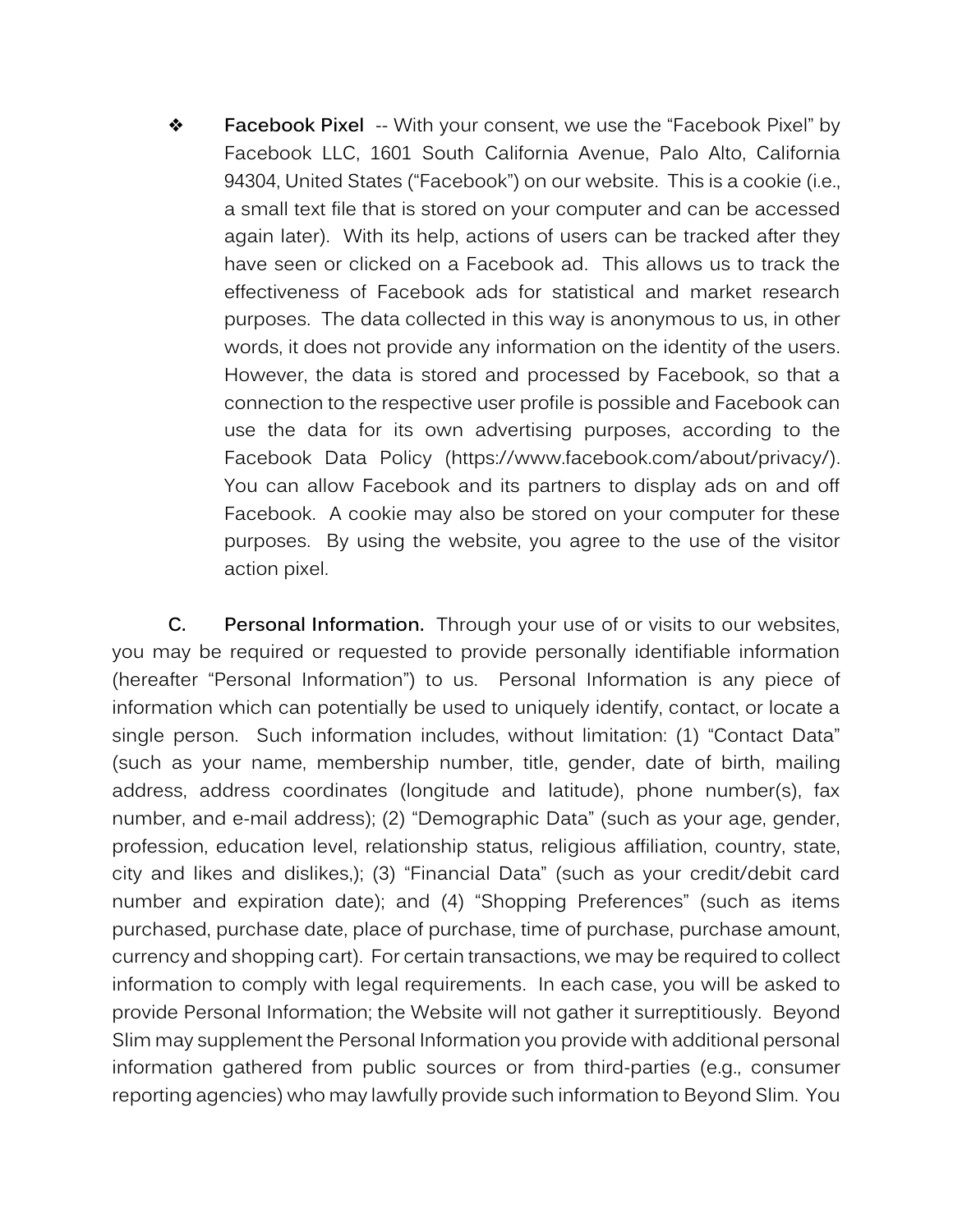are under no obligation to provide Personal Information, with the caveat that your refusal to do so may prevent you from using certain of the features and services available on the Website or from purchasing any of our products.

**D. Non-Personal Information.** "Non-Personal Information" is anonymous information is that information we collect that is not traceable to any individual person or computer. We utilize this data to analyze trends and understand customer needs while shopping and interacting on our site so that we can provide a better user experience. For example, we may use cookies, web beacons, log files and other technologies to collect information about visitors to our Website, and interactions with our online advertisements and offerings.

**E. Device Information.** Depending on the permissions you have granted and other factors, we may receive information about your location and your mobile device when you download from our Websites, including a unique identifier for your device. We may use this information to provide you with location-based services, such as advertising, certain player search results, and other personalized content. Examples of the device information we collect include:

- ❖ Attributes such as the operating system, hardware version, device settings, file and software names and types, battery and signal strength, and device identifiers.
- ❖ Device locations, including specific geographic locations, such as through GPS, Bluetooth, or WiFi signals.
- ❖ Connection information such as the name of your mobile operator or ISP, browser type, language and time zone, mobile phone number and IP address.

Most mobile devices allow you to turn off location services, and we encourage you to contact your device manufacturer for detailed instructions on how to do that.

**F. Coach and Customer Registration.** In order to become a Coach, an applicant must provide Personal Information to us. We also may require an applicant's Social Security Number or Federal Tax ID Number so that we may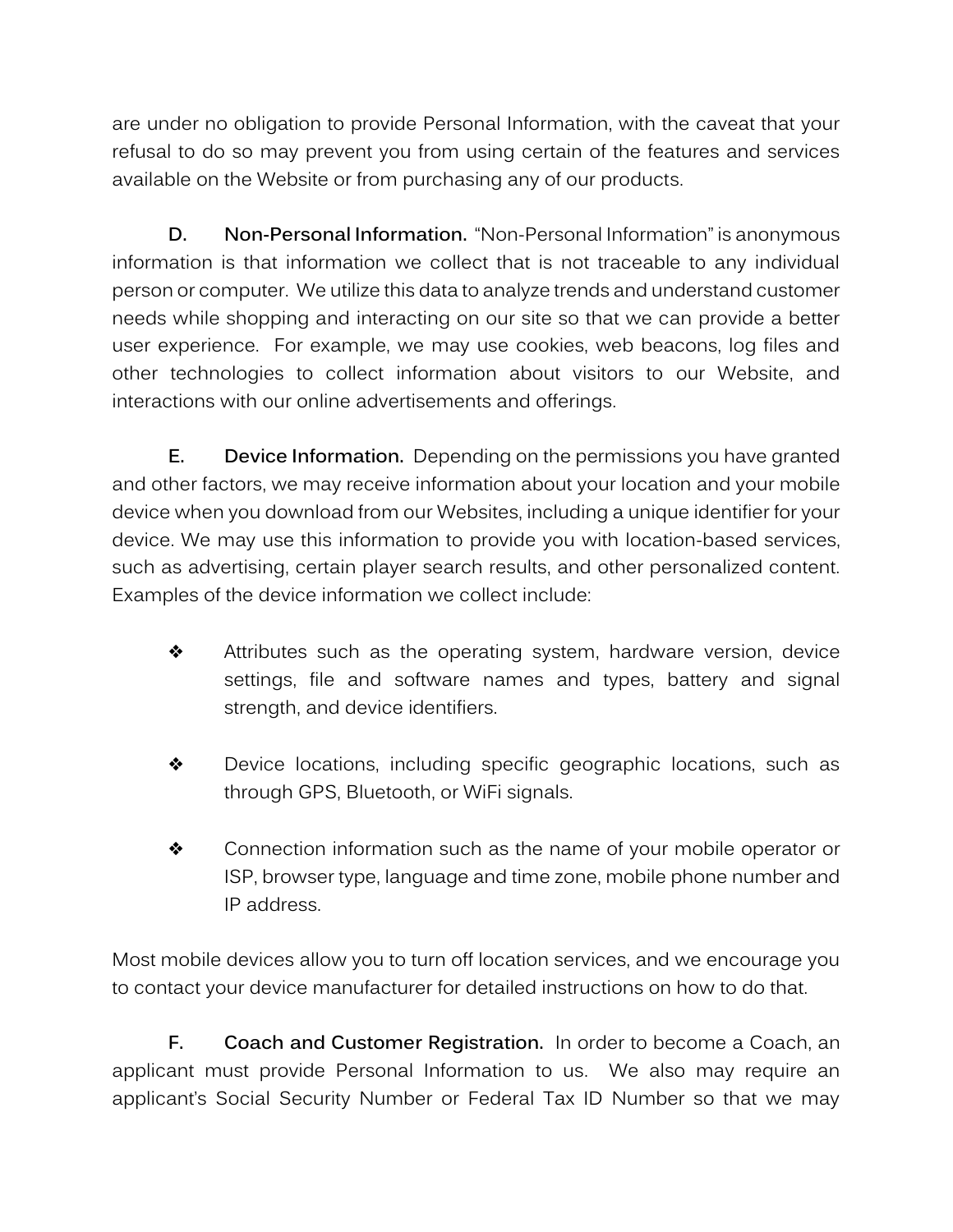prepare and file necessary non-employee compensation forms for the IRS. Certain customers may be required to register in order to purchase products directly from us ("Preferred Customers" and "Loyal Subscribers," both of which are collectively referred to herein as "Customers"). Customers will be required to provide Personal Information. We use this information to maintain contact with Coaches and Customers, and to process Coach and Customer orders.

**G. Product or Service Purchases.** When a retail customer, Customer, or Coach purchases products or services from us through any of our websites, the purchaser must provide us with Personal Information. This information is used for billing and payment purposes and to fill orders. The cardholders personal and credit card details will be handled securely to ensure confidentiality and Secure Socket Layer (SSL) encryption will be used to ensure sensitive data protection.

**H. Information that you make Public.** The Website may contains features (e.g. public profiles, forums, and message boards) that permit you to upload, post, transmit, display, perform or distribute content, information or other material, including some of your Personal Information. Any information that you choose to disclose by means of such features becomes public information over which Beyond Slim is unable to exercise control. You should exercise caution when deciding to disclose your Personal Information by means of such features, and you agree to assume all responsibility for doing so.

## **III. INFORMATION USE AND DISCLOSURE PRACTICES**

**A. Traffic Data and Information Gathered Using Cookies.** We use "cookies" to recognize you as you use or return to our sites. This is done so that we can provide a continuous and more personalized shopping experience for you. A cookie is a small text file that a website or email may save to your browser and store on your hard drive. Most cookies are "session cookies," meaning that they are automatically deleted from your hard drive once you sign out from Beyond Slim.com or close your web browser. We use cookies to provide features and services, such as:

- ❖ allowing you to enter your password less frequently;
- ❖ remembering your preferences;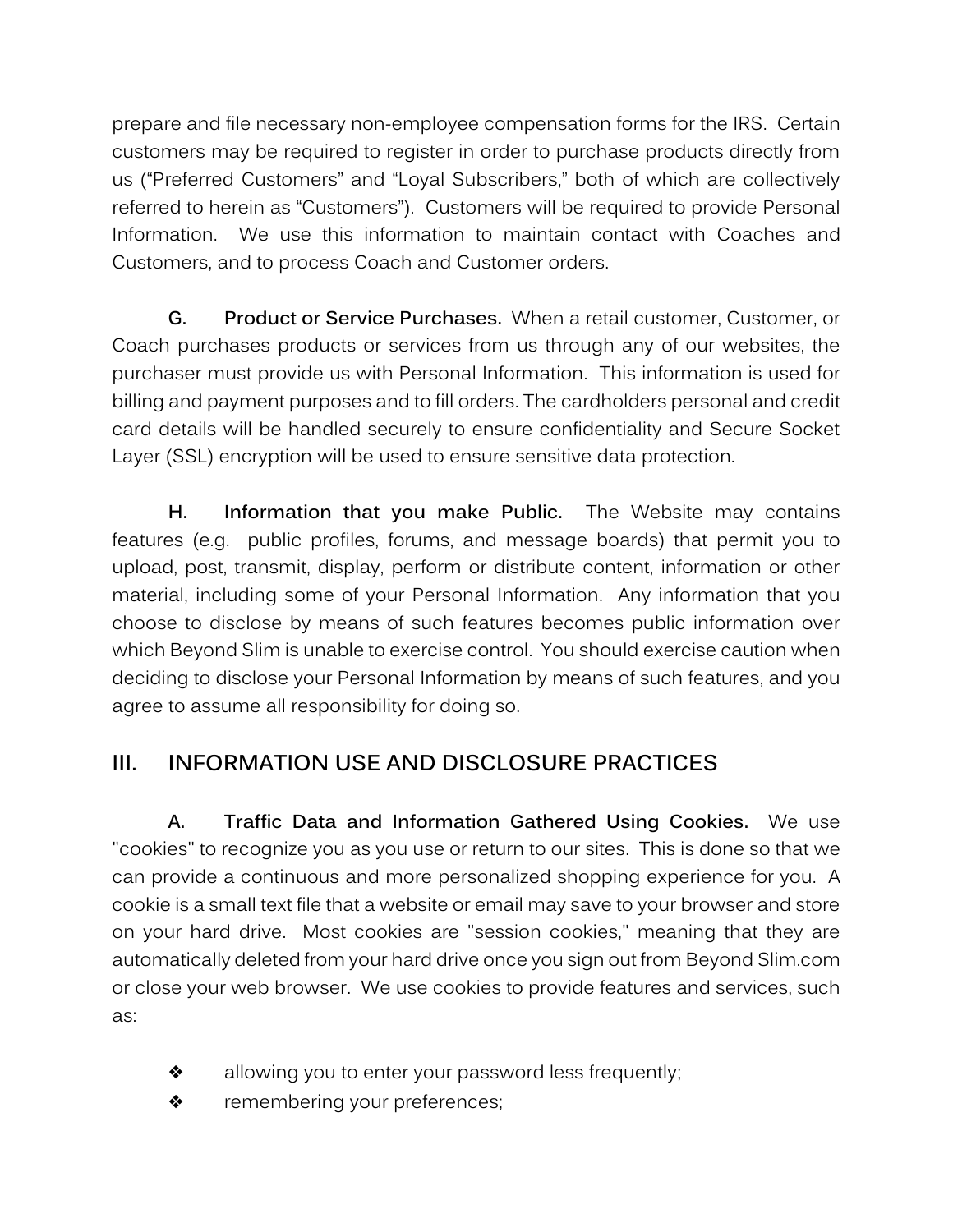- ❖ presenting information that is targeted to your interests;
- ❖ measuring the effectiveness of our sites, services, content, and advertising; and
- ❖ providing other services and features that are available only through the use of cookies.

Beyond Slim analyzes Traffic Data and information gathered using Cookies to help Beyond Slim better understand who is using the Website and how they are using it. By identifying patterns and trends in usage, Beyond Slim is able to better design the Website to improve your experience, and to serve you more relevant and interesting content. From time to time, Beyond Slim may release Traffic Data and information gathered using Cookies in the aggregate, such as by publishing a report on trends in the usage of the Website. Beyond Slim does not attempt to link information gathered using Cookies to Personal Information.

**B. Web Beacons.** We may also use web beacons. A "web beacon" is an electronic image placed in the code of a web page. Beacons allow us to know if a certain page was visited, an email was opened, or if ad banners on our website and other sites were effective. We use web beacons to monitor the traffic patterns of users from one page to another and to improve site performance.

**C. Personal Information.** Personal Information that is collected from retail customers, Customers, and Coaches through Coach and Customer Registration, Product or Services Purchases and/or Surveys is used and disclosed as described in this Privacy Policy. Except as specifically set forth in this Privacy Policy, Beyond Slim DOES NOT share Personal Information. Beyond Slim may share aggregated information from time to time with its partners, vendors or other third parties. When such aggregate information is shared by Beyond Slim, no Personal Information is shared.

**D. Disclosure Practices.** Except under the following circumstances and otherwise as set forth in this Privacy Policy, Beyond Slim will keep your Personal Information private and will not sell it to or share it with third parties.

❖ Disclosure in Connection with Services. Some of our operations, such as our electronic commerce, may be managed by Service Providers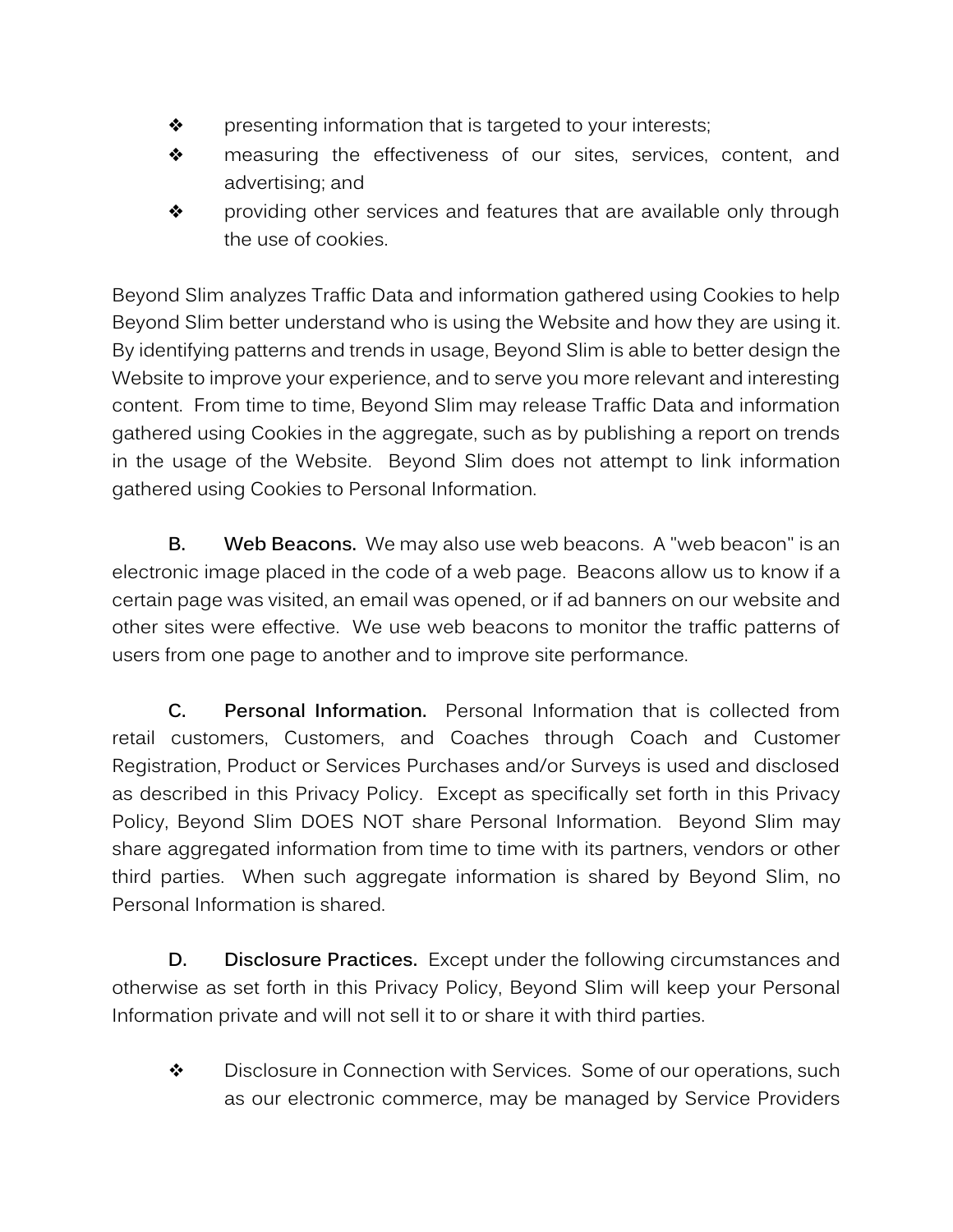who are unaffiliated companies. These companies may share Personal Information with their affiliates and service providers whom they engage to perform services related to our Websites or the operation of our business. Examples of these services include payment processing and authorization, fraud protection and credit risk reduction, product customization, order fulfillment and shipping, marketing and promotional material distribution, Website hosting and evaluation, data storage, analysis, or security and, where applicable, data cleansing. These companies may have access to your Personal Information on a confidential basis only to the extent necessary to perform their functions. In no event will we authorize these companies to use your Personal Information for any reason other than to provide you with those specific services. If your purchases are being shipped to you, your shipping information will be shared with our delivery service providers (U.S. Postal Service, UPS, FedEx, or other delivery companies we or you select). Our delivery service providers are asked not to use your Personal Information for any purpose other than making the delivery.

❖ Sharing. The website contains "Share" buttons for the social networks **Twitter LLC**, 795 Folsom Street, Suite 600, San Francisco, California 94107, United States;; **LinkedIn** Corporation, 2029 Stierlin Court, Mountain View, California 94043, United States; **Facebook**, 1601 South California Avenue, Palo Alto, California 94304, United States; **YouTube**, LLC. 901 Cherry Avenue, San Bruno, California 94066, United States; **Pinterest**, 808 Brannan St. San Francisco, California 94103, United States; and **GooglePlus** of the social network Google LLC, 1600 Amphitheatre Parkway, Mountain View, California 94043, United States. In addition, there is also a "Share" button for e-mail. The "Share" buttons can be recognized by their respective logos. All "Share" buttons are set up in compliance with data protection requirements. A direct connection between your browser and the server of the operator of the respective social network is established only when you click on the respective "Share" button on this website (and only then). According to the operators of the social networks mentioned, no personal data is collected by the social networks without a click on the respective "Share" button. Only data of logged-in Coaches and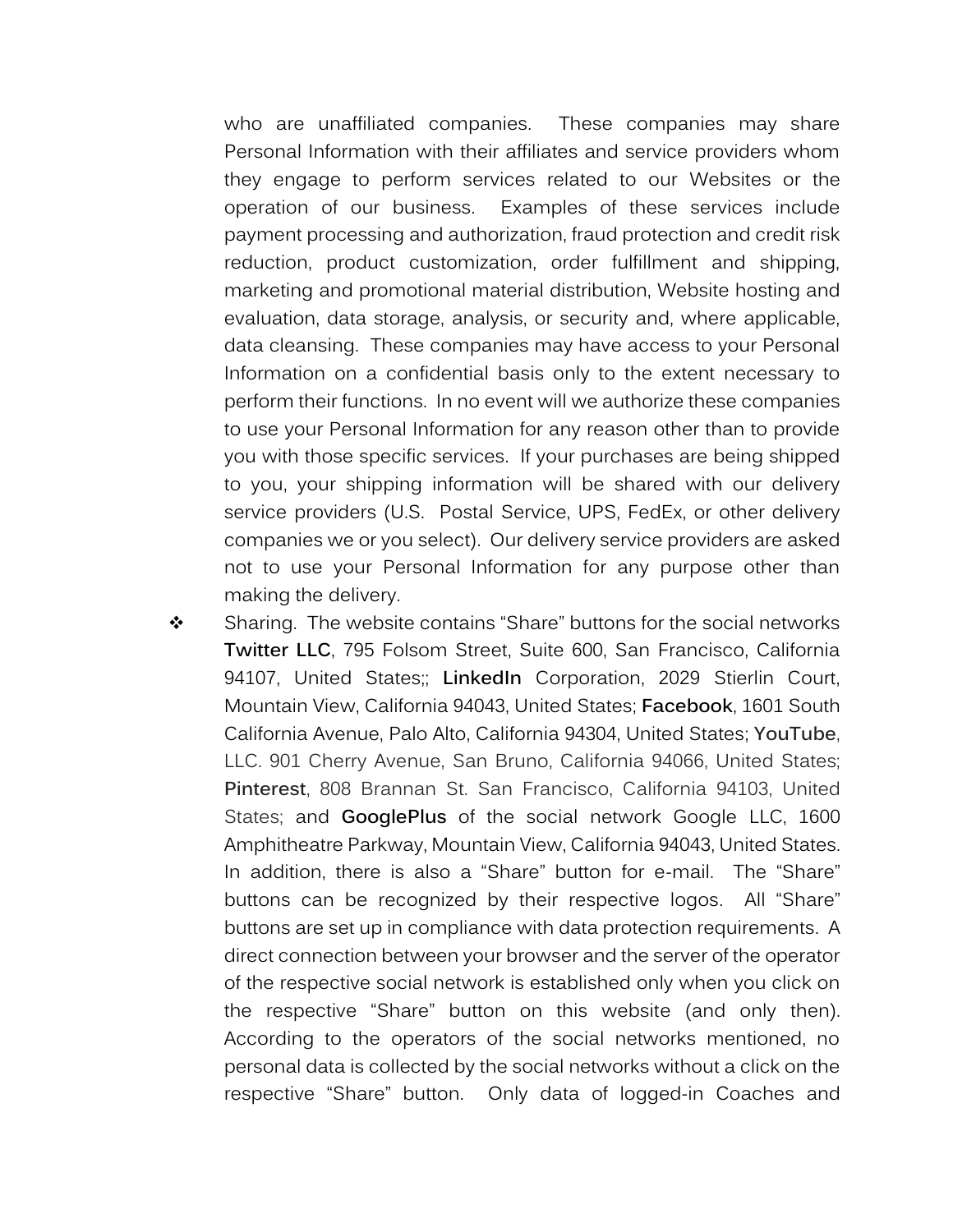Customers, , including the IP address, is collected and processed. If you do not wish to associate your visit to our website with your user account of the respective social network, please log out of the user account of that social network. We do not receive any information regarding the content of the data transmitted and its use by the social networks. For more information about the use of data by the social media networks, please refer to the privacy policies of the social networks mentioned.

- ❖ By Law or to Protect Rights. Beyond Slim discloses Personal Information when required to do so by law, or in response to a subpoena or court order, or when Beyond Slim believes in its sole discretion that disclosure is reasonably necessary to protect the property or rights of Beyond Slim, third parties, or the public at large.
- ❖ Legally Required Law Enforcement, Judicial and Administrative Agency Disclosures. Beyond Slim will provide confidential and personally identifiable information as necessary to comply with judicial and administrative orders, subpoenas, Civil or Criminal Investigative Demands, Administrative and Regulatory Demands and other legal obligations. In order for Beyond Slim to conduct business in certain jurisdictions, Beyond Slim must disclose certain personally identifiable and confidential information to regulatory authorities in such jurisdictions. Such information may include, but is not limited to, income information and personally identifiable information.
- ❖ Business Transfers or Bankruptcy. Beyond Slim reserves the right to transfer all Personal Information in its possession to a successor organization in the event of a merger, acquisition, or bankruptcy or other sale of all or a portion of Beyond Slim's assets. Other than to the extent ordered by a bankruptcy or other court, the use and disclosure of all transferred Personal Information will be subject to this Privacy Policy, or to a new privacy policy if you are given notice of that new privacy policy and an opportunity to affirmatively opt-out of it. Personal Information submitted or collected after a transfer, however, may be subject to a new privacy policy adopted by Beyond Slim's successor organization.
- ❖ Unpaid Accounts. If you fail to pay any balance owed in consideration of Services, Beyond Slim may, as permitted by law, report your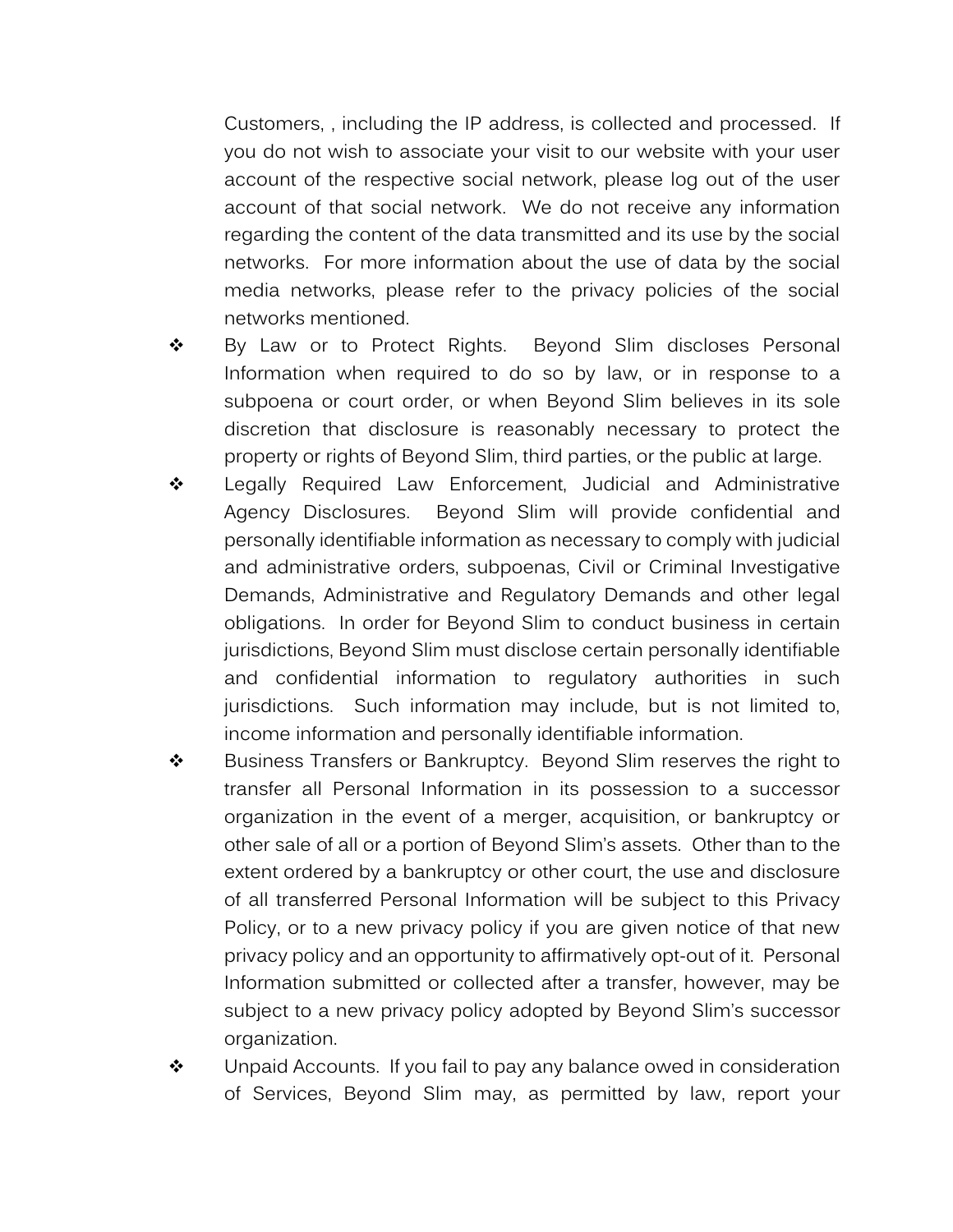Personal Information, including without limitation your unpaid balance, to consumer credit reporting services, collection agencies and others.

❖ To help Coaches in Beyond Slim's network marketing program manage their independent businesses, we provide your Beyond Slim Enroller and other upline Beyond Slim Coaches with your name, rank, address, telephone number, and email address as well as data relating to your sales and recruitment activity through the Back-Office to the Website. We also provide downline Coaches with the names, rank, address, telephone number, and email address of their Enroller and certain specified upline Coaches.

## **IV. COMMUNICATIONS FROM US**

**A. Special Offers and Updates.** By enrolling as a Coach, registering as Customer, or making a purchase or other inquiry through the Website, you consent to receive periodic email and other communications from us and from Beyond Slim Coaches. For example, Beyond Slim sends all new Coaches and Customers a welcoming email to verify password, username, and acceptance of the Coach Agreement or Preferred Customer Agreement. All Coaches and Customers will occasionally receive information on products, services, special deals, and a newsletter. Customers who have not registered with Beyond Slim and who grant permission will also receive occasional information on products, services, special deals, and the like.

**B. Service Announcements.** On rare occasions it is necessary to send out a strictly service related announcement. For instance, if our service is temporarily suspended for maintenance we might send Coaches and/or Customers an email. Generally, Coaches may not opt-out of these communications, though they can deactivate their account. However, these communications are not promotional in nature.

**C. Coach and Customer Service.** Beyond Slim communicates with Coaches and Customers via email, regular mail and telephone on a regular basis to provide requested services and in regards to issues relating to their Beyond Slim business. Beyond Slim communicates with other Customers with respect to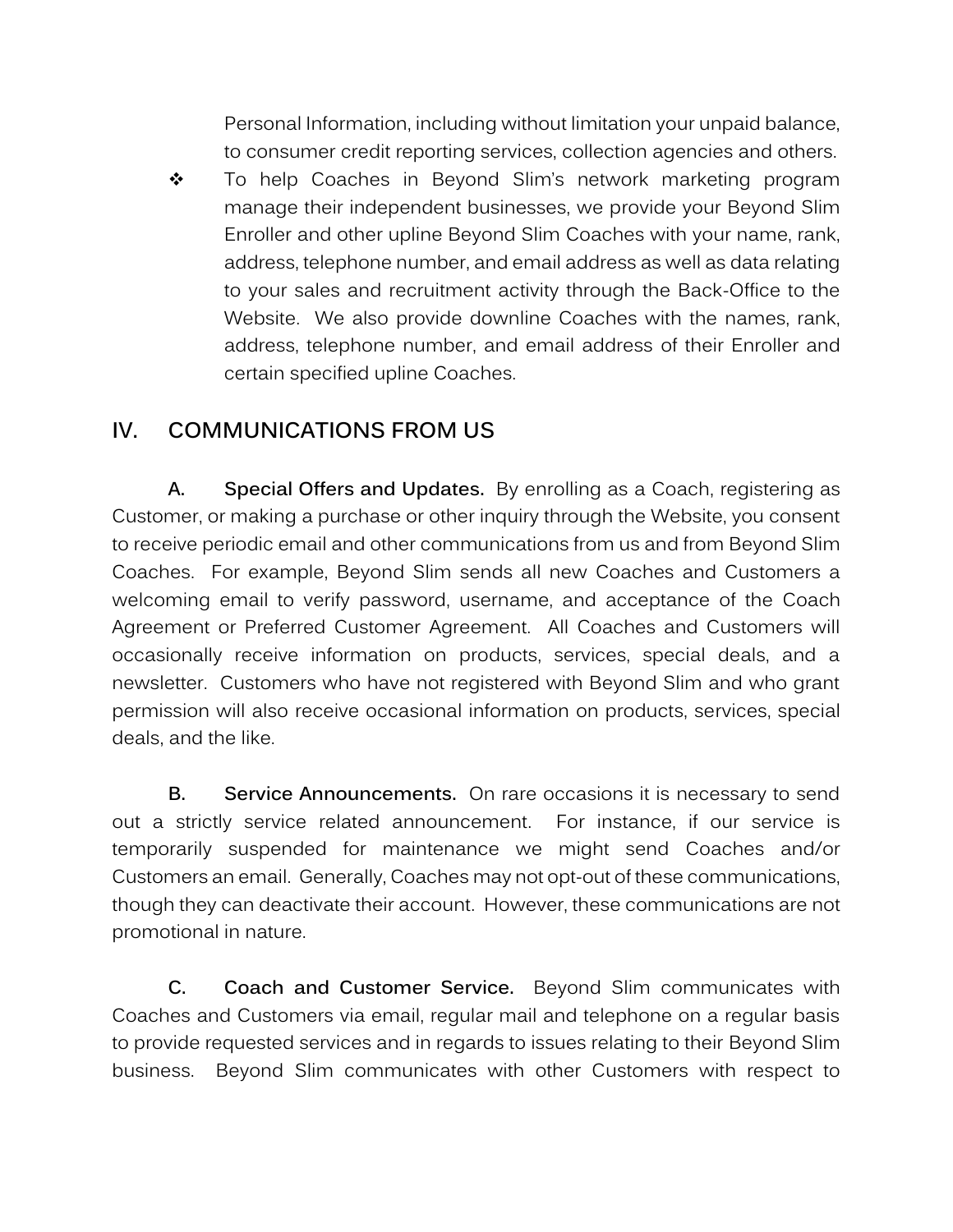products or services purchased by such Customers from Beyond Slim. Such communications may be by email, regular mail, or telephone.

**D. Privacy Preferences/Opt-Out.** We now offer an on-line preference page located within **the My Account section on www.beyondslim.com** where you can register and change your preferences to receive or not receive marketing materials. You may also update what product/lifestyle preferences you prefer, which may determine what offers and promotional materials you may receive. You may update these preferences at any time, but you must first register by creating an account before you can update any of your preferences. Please allow sufficient time for your preferences to be processed. You may also change your marketing preferences or remove yourself from our mailing list by clicking on an "unsubscribe" hyperlink contained in promotional emails we send you or by contacting us at: Beyond Slim, Attn: Privacy Manager, 8776 E Shea Blvd., Suite 106, Box 343 Scottsdale, AZ 85260 or by e-mailing us at [support@beyondslim.com.](mailto:support@beyondslim.com.)

## **V. MISCELLANEOUS**

**A. Links.** Beyond Slim's websites may contain links to other sites. Please be aware that Beyond Slim is not responsible for the privacy practices of such other sites. We encourage users to be aware when they leave our site and to read the privacy statements of each and every website that collects Personal Information. This privacy statement applies solely to information collected by Beyond Slim websites.

**B. Text Messaging.** If you so elect, you may provide your mobile phone number to Beyond Slim. By submitting your mobile phone number, you consent to receive text message alerts from Beyond Slim containing product and event information, product tips or promotions that may be sent using automated dialing systems ("Text Messages"). Your consent to receive Text Messages is not otherwise required to purchase any goods or services from us. You may not consent to receive Text Messages on behalf of someone else or provide someone else's phone number. You agree to enter into, sign and receive your consent to receive Text Messages electronically.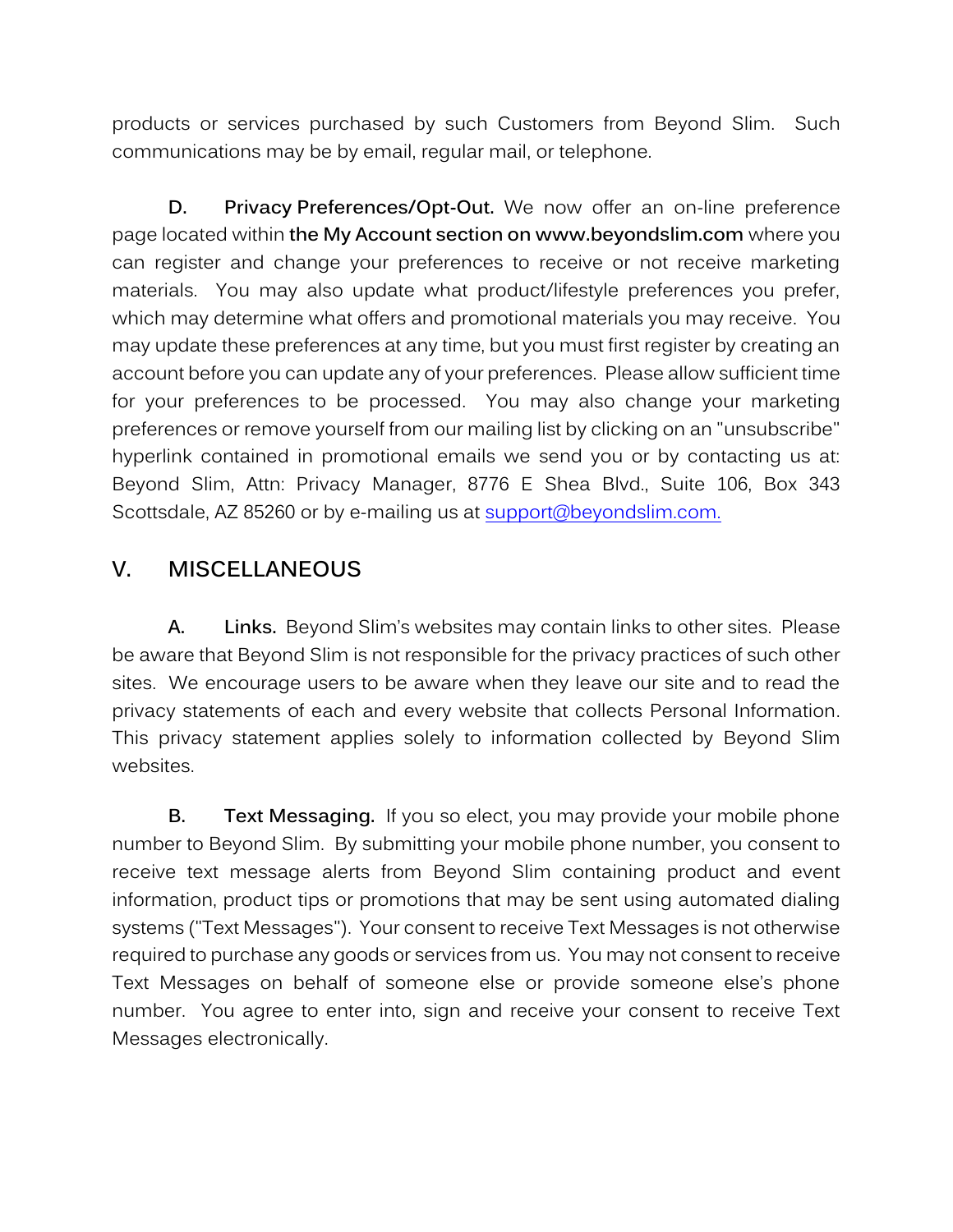You may receive approximately 5 recurring texts per month. We do not charge a fee for you to receive Text Messages from us, however, your mobile service provider may charge you for sending and/or receiving text messages and air-time, as well as any other standard applicable rates charged by your mobile service provider. Participating Carriers are:

| <b>ACS Wireless</b>                      | <b>Cox Wireless</b>                               | <b>Pocket Wireless</b>          |
|------------------------------------------|---------------------------------------------------|---------------------------------|
| Alltel                                   | <b>Cricket Communications</b>                     | <b>Revol Wireless</b>           |
| <b>All West Communications</b>           | <b>Element Mobile</b>                             | <b>Silver Star PCS</b>          |
| Appalachian Wireless                     | Farmers Mutual Telephone Simmetry Wireless<br>Co. |                                 |
| AT&T                                     | <b>GCI Wireless</b>                               | <b>Snake River PCS</b>          |
| <b>Bluegrass Wireless</b>                | Golden State Cellular                             | South Central<br>Communications |
| <b>Boost</b>                             | Illinois Valley Cellular                          | Sprint                          |
| <b>Boost Unlimited</b>                   | Immix                                             | <b>Sprocket Wireless</b>        |
| <b>Breakaway Wireless</b>                | <b>Inland Cellular</b>                            | <b>Strata Networks</b>          |
| Carolina West Wireless                   | <b>iWireless</b>                                  | Syringa Wireless                |
| Cambridge Telephone                      | Metro PCS                                         | Thumb Cellular                  |
| Company (CTC)                            |                                                   |                                 |
| Cellcom                                  | <b>Midwest Wireless</b>                           | T-Mobile                        |
| <b>Cellular South</b>                    | <b>Nex-Tech Wireless</b>                          | <b>United Wireless</b>          |
| Cellular One of East Central<br>Illinois | <b>Nextel</b>                                     | <b>Union Wireless</b>           |
| Cellular One of Montana                  | Northwest Missouri CellularU.S. Cellular          |                                 |
| Cellular One of NEPA                     | nTelos                                            | <b>Verizon Wireless</b>         |
| <b>Centennial Wireless</b>               | Nucla-Naturita Telephone Viaero Wireless<br>Co.   |                                 |
| <b>Chat Mobility</b>                     | Panhandle<br>Telecommunications                   | Virgin Mobile US                |
| Cellular 29                              | Pioneer Cellular                                  | <b>West Central Wireless</b>    |
| Cincinnati Bell                          | <b>Plateau Wireless</b>                           |                                 |
|                                          |                                                   |                                 |

Text Messages are distributed via third party mobile network providers and, therefore, we cannot control certain factors relating to message delivery or guarantee availability or performance of this service, including liability for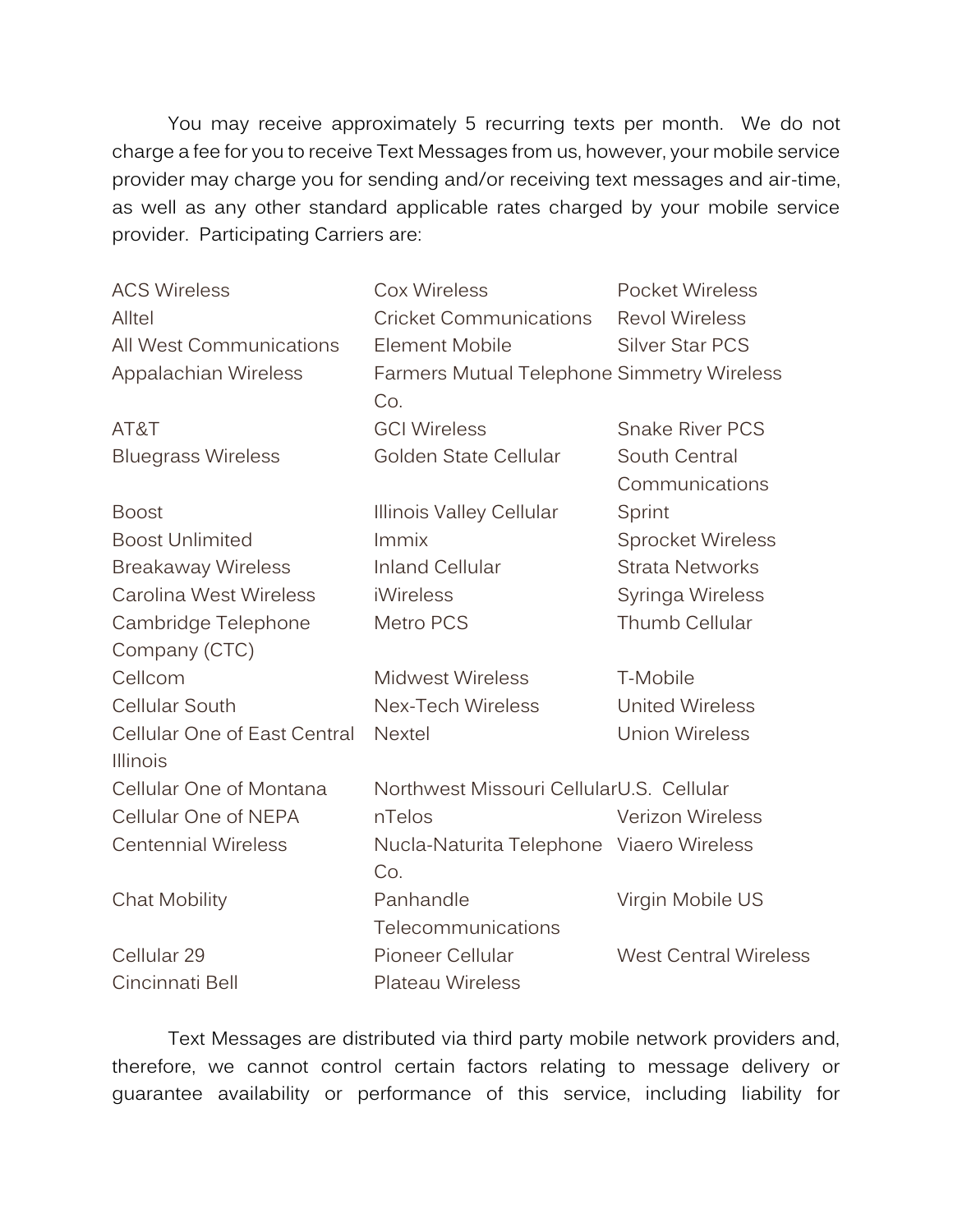transmission delays or message failures. To receive help with Text Messages, you can email us at support@beyondslim.com

You may unsubscribe from receiving Beyond Slim Text Messages any time by emailing support@beyondslim.com and specifying that this is your preference.

We may also obtain the date, time and content of your messages in the course of your use of Text Messages. We will use the information we obtain in connection with our Text Messages in accordance with this Privacy Policy.

From time to time you may be asked to provide your mobile phone number to Beyond Slim in connection with specific text messaging programs, which is in addition to the general Beyond Slim marketing text messaging program. That text messaging program may have additional or different terms and conditions from those set forth above, which will be presented you at the time that you opt-in to receive those text messages. In general, in order to stop receiving text messages from a specific Beyond Slim text messaging program, you can text STOP to the five digit short code for the text messaging program from which you no longer wish to receive message (i.e., the five digit number from which its text messages are being sent). You will then receive confirmation of your opt-out of that text messaging program. This will only opt you out of the specific text messaging program associated with that five digit short code. You will remain opted in to any other Beyond Slim text messaging programs that you have signed up for.

**C. Security of Personal Information.** We maintain administrative, technical and physical safeguards to protect against unauthorized access, use, modification and disclosure of Personal Information in our custody and control. We also are committed to employing reasonable technology in order to protect the security of our Websites. However, even with the best technology, no website is 100% secure. We will take reasonable measures which we believe are appropriate to protect your Personal Information from loss, misuse, alteration or destruction, and, where possible, will ask that any third parties to whom we may transfer such information to take comparable steps to protect that security.

**D. Secure Shopping.** When you place orders on our Websites, all of your order information, including your card number and delivery address, is transmitted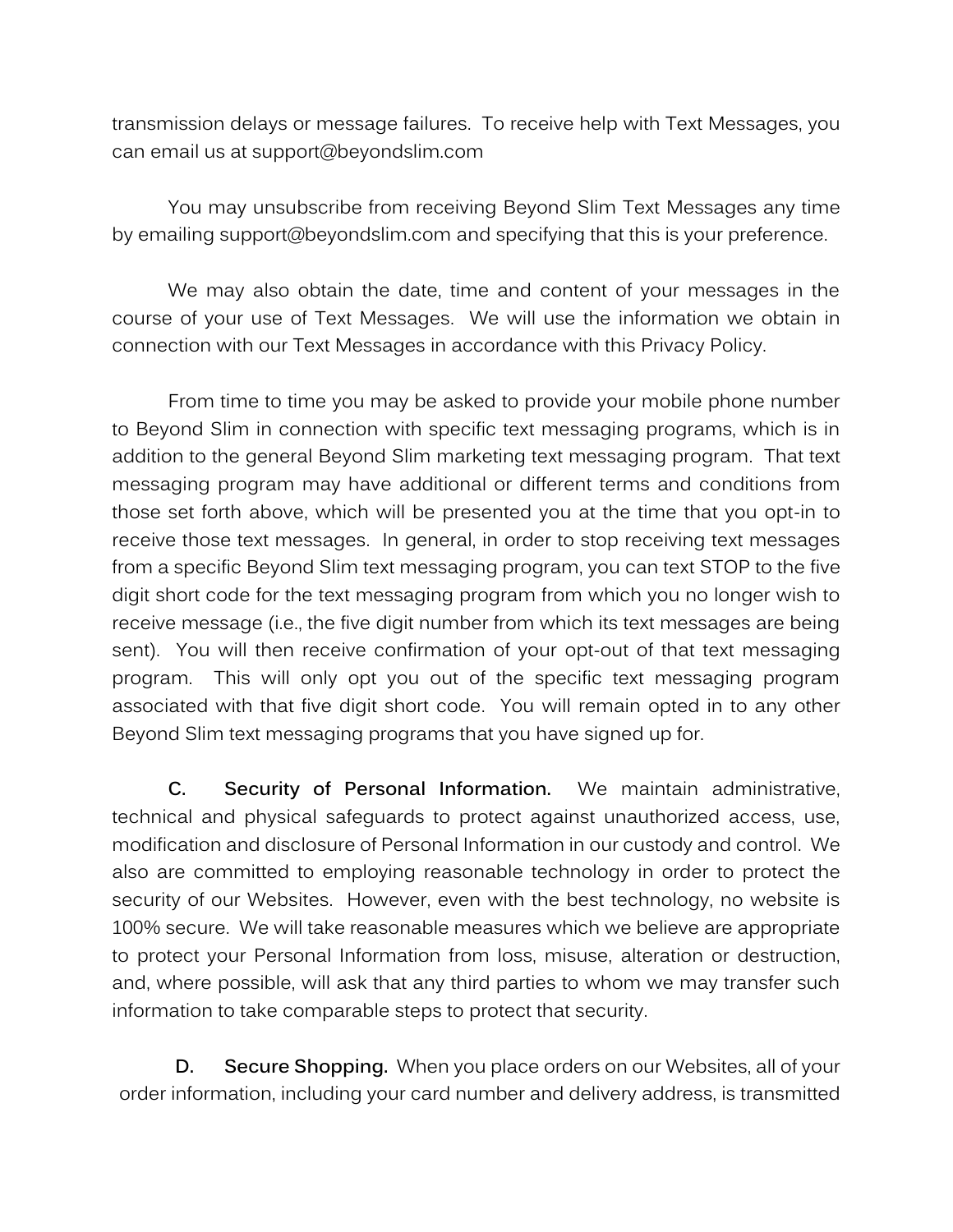through the Internet using Secure Sockets Layer (SSL) technology. SSL technology causes your browser to encrypt your order information before transmitting it to our secure server. SSL technology, an industry standard, is designed to prevent someone other than operators of our Websites from capturing and viewing your Personal Information. Since any order information you provide to us on our Websites will be transmitted using a secure connection, if your Web browser cannot support this level of security, you will not be able to order products through our Websites. The most recent versions of Google Chrome, Netscape Navigator, Apple Safari, and Microsoft Internet Explorer can support a secure connection and can be downloaded for free from the Google, Netscape, Apple, or Microsoft website respectively.

**E. Passwords.** To provide you with an increased level of security, online access to your Personal Information is protected with a password you select. We strongly recommend that you do not disclose your password to anyone. Beyond Slim will never ask you for your password in any unsolicited communication (including unsolicited correspondence such as letters, phone calls or e-mail messages).

**F. Lost or Stolen Information.** You must promptly notify us if your credit, banking, other financial information, user name or password is lost, stolen or used without permission. In such an event, we will remove that credit card number, bank account information, other financial institution information, user name or password from your account.

**G. Promotional Activities.** From time to time, Beyond Slim may conduct contests, giveaways and other promotions (collectively, "Promotional Activities"). Any information submitted in connection with Promotional Activities will be treated in accordance with this Privacy Policy. From time to time, Beyond Slim may also ask you to participate in surveys designed to help Beyond Slim improve the Websites, its products, services, or the Beyond Slim network marketing program. Any Personal Information provided to Beyond Slim in connection with any survey will be used only in relation to that survey, and will be disclosed to third parties not bound by this Privacy Policy only in aggregated form.